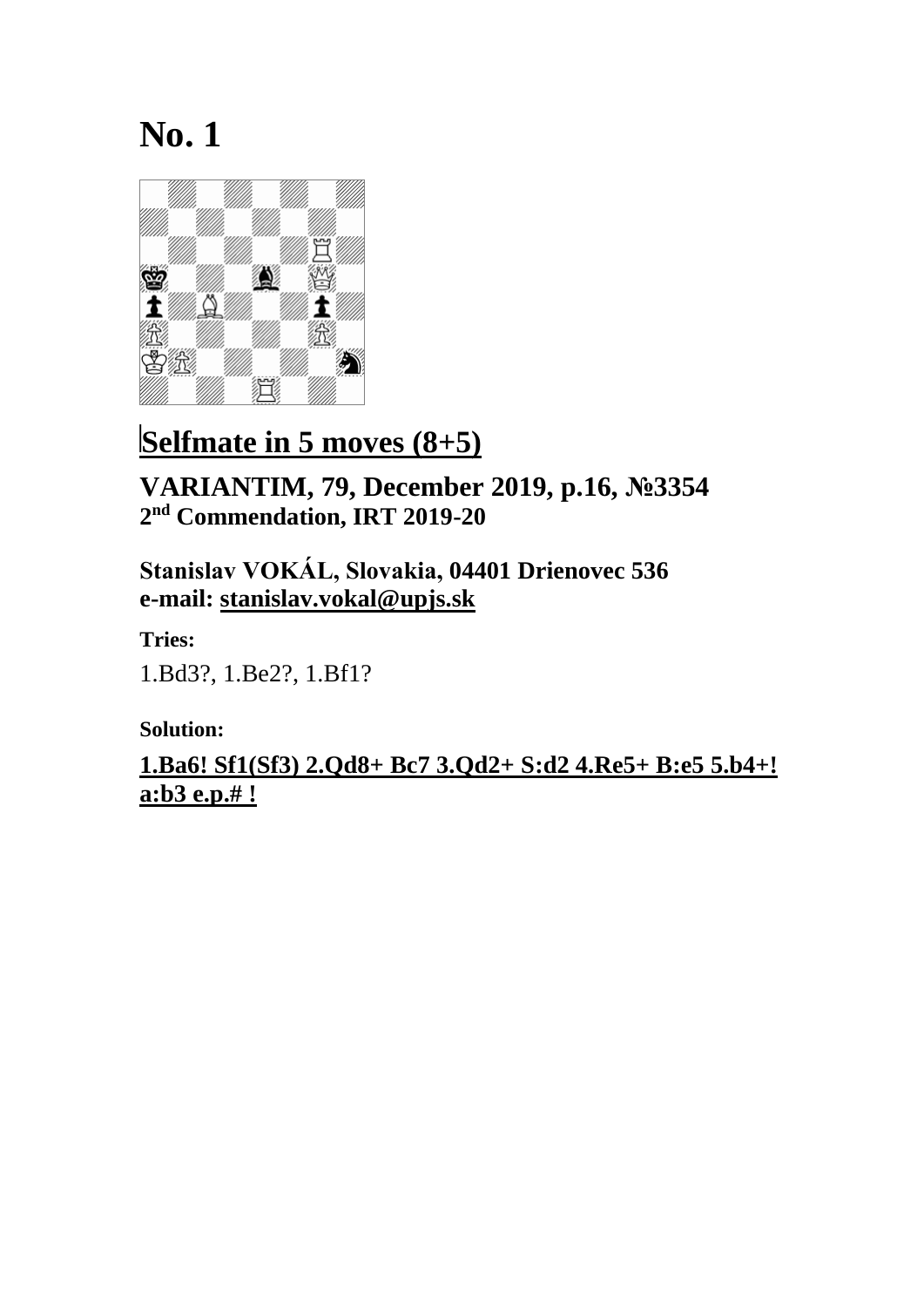

## **Selfmate in 5 moves (8+6) Polish Chess Federation, 23.12.2019, №1967**

**Stanislav VOKÁL, Slovakia, 04401 Drienovec 536 e-mail: [stanislav.vokal@upjs.sk](mailto:stanislav.vokal@upjs.sk)**

**Tries:**

**1.Rd3? – Re3! 1.Rd4? – Re4!**

**Solution:**

**1.Rd5! Re5 2.Rdb5! Rc5 3.d4! (3.- R:b5 4.R:b5 Sb1~#)**

**3.- Rc4 4.Ra5+ Ra4 5.R:a4+ Sa3# 3.- Rc3 4.Ra5+ Ra3 5.R:a3+ S:a3#**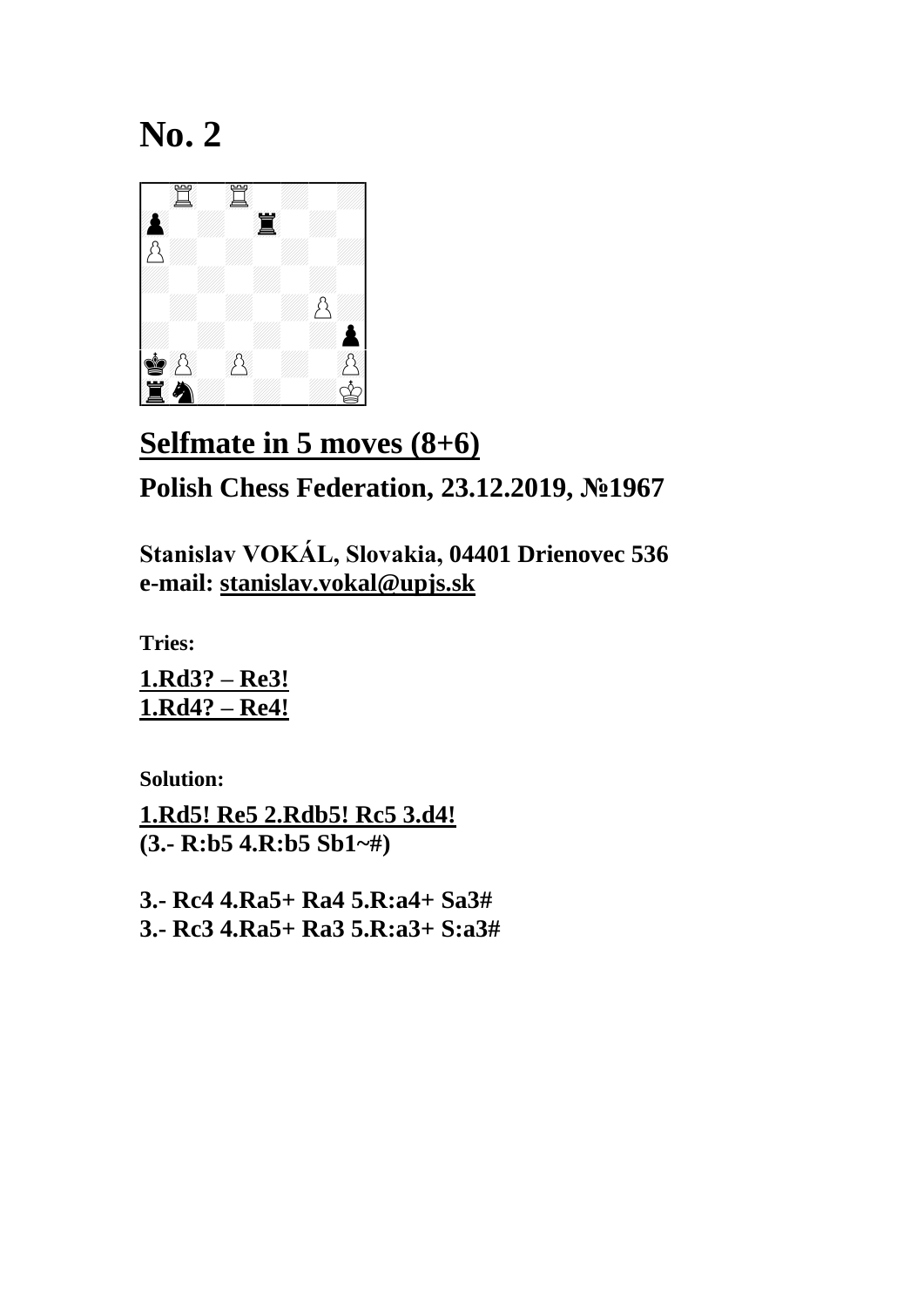

# **Selfmate in 6 moves (7+5) Šachová Skladba, 145, XII/2019, p.3857, №1848**

**Stanislav VOKÁL, Slovakia, 04401 Drienovec 536 e-mail: [stanislav.vokal@upjs.sk](mailto:stanislav.vokal@upjs.sk)**

**Solution:**

**1.Rb3! (in other cases follow 1. – Ra3 and 2. – Rc3!) 1…Ra4 2.d7! Ra5 3.d8B! Ra4 4.B8e7! Ra5 5.Ra3+ R:a3 6.B:a3 Sb1~#**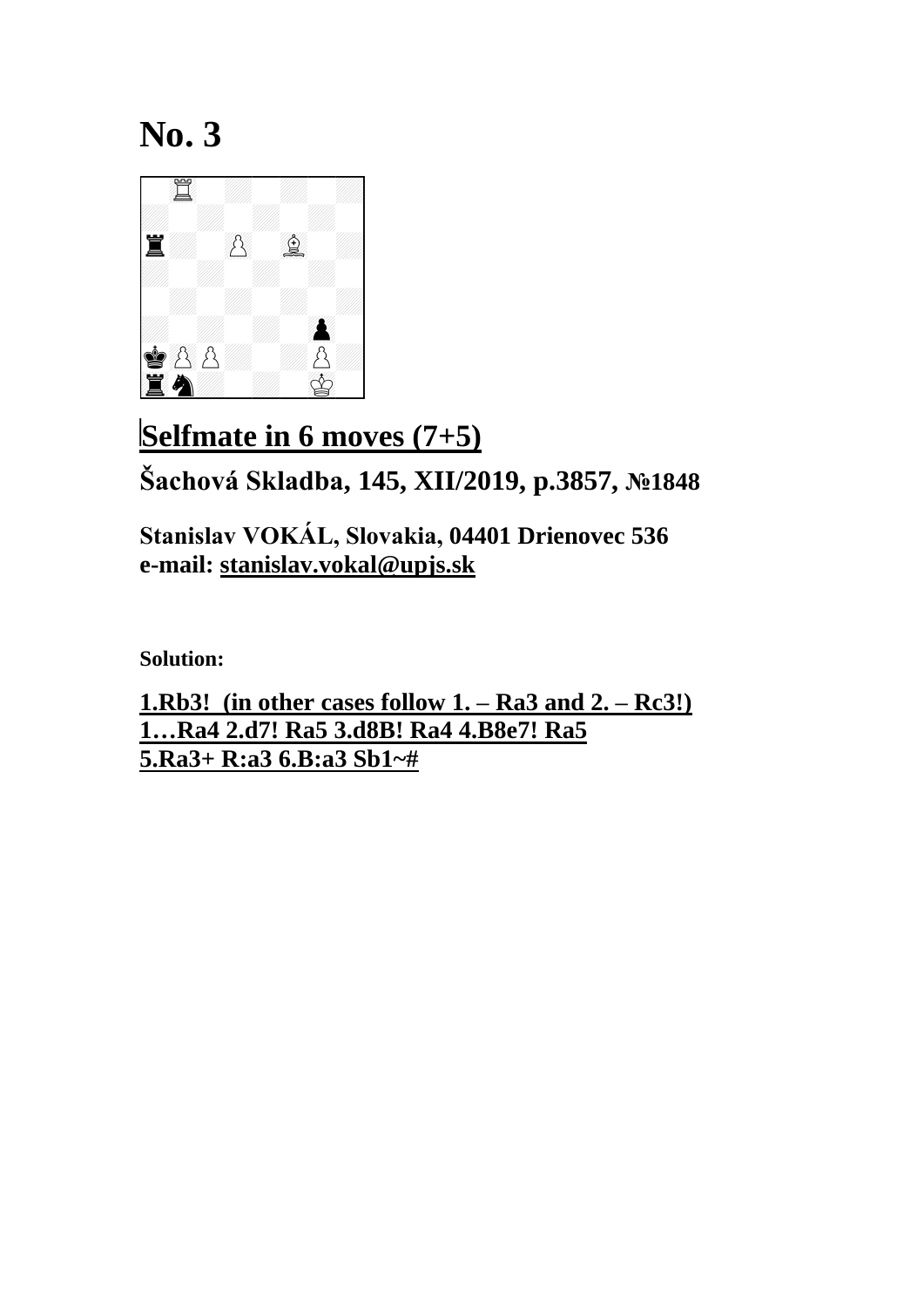

#### **Selfmate in 2 moves (12+11)**

**Best Problems, 93, January 2020, p.273, №4287**

**Stanislav VOKÁL, Slovakia, 04401 Drienovec 536 e-mail: [stanislav.vokal@upjs.sk](mailto:stanislav.vokal@upjs.sk)**

**Sets: 1. – a:b4 2.Rc1+ Bc3#, 1. – b:c5 2.Rg4+ Bd4#**

**Tries:**

**1.Rg4+? – K:c5!, 1.Rc1+? – K:b4! 1.a3? – d:c6!**

**1.Sca6? ~ 2.Rg4+/Rc1+, but 1. – a:b4!**

**1.Sbd3? ~ 2.Rg4+ Bd4#/ 2.Rc1+ Bc3# 1. – b:c5 2.Se5+! B:e5#, but 1. – d:c6!**

**Solution:**

**1.Scd3! ~ 2.Rg4+ Bd4#/ 2.Rc1+ Bc3# 1. – a:b4 2.Sb2+! B:b2#**

**1. – d5, dx:6, R:f7 2.Rc1+ Bc3#**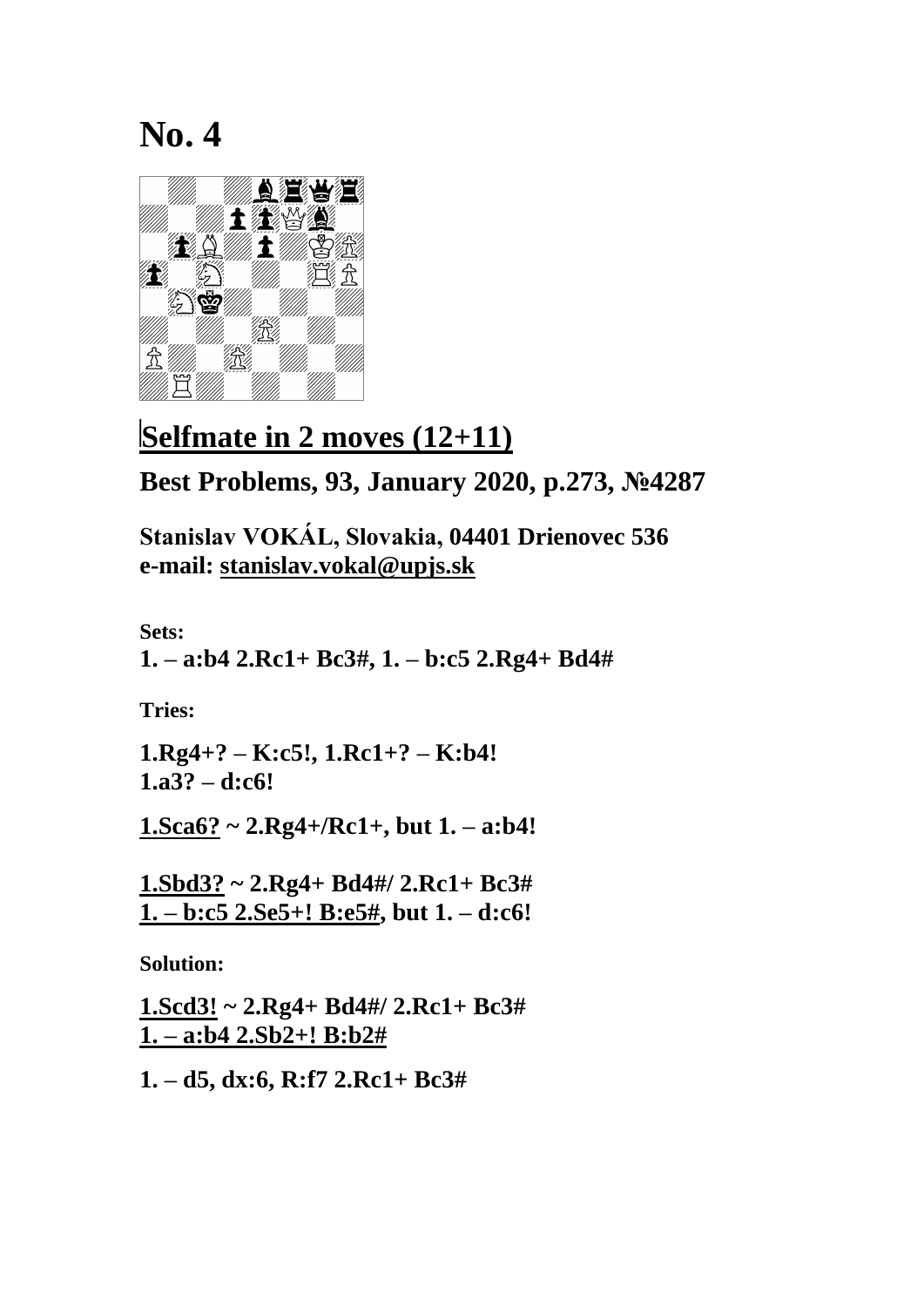

## **Selfmate in 2 moves (9+11) Šachová Skladba, 150, III/2021, p.4014, №2454**

**Stanislav VOKÁL, Slovakia, 04401 Drienovec 536 e-mail: [stanislav.vokal@upjs.sk](mailto:stanislav.vokal@upjs.sk)**

**Tries :**

**1.Ra7-a5+? 1...Rc3-c5 2.Sh2:f3+ Sg1:f3# but 1...Be6-d5!**

**1.Sh2-g4+? but 1...Be6:g4!**

**1.Sh2:f3+? but 1...Rc3:f3!**

**1.Qh8-e8? threat: 2.Sh2-g4+ h5:g4# 1...d4-d3 2.Sh2:f3+ Sg1:f3# but 1...f6-f5!**

**1.Rd8-e8? threat: 2.Sh2-g4+ h5:g4# 1...d4-d3 2.Sh2:f3+ Sg1:f3# but 1...Rc3-c5!**

**Solution:**

**1.Ra7-e7! threat: 2.Sh2-g4+ h5:g4# 1...d4-d3 2.Sh2:f3+ Sg1:f3#**